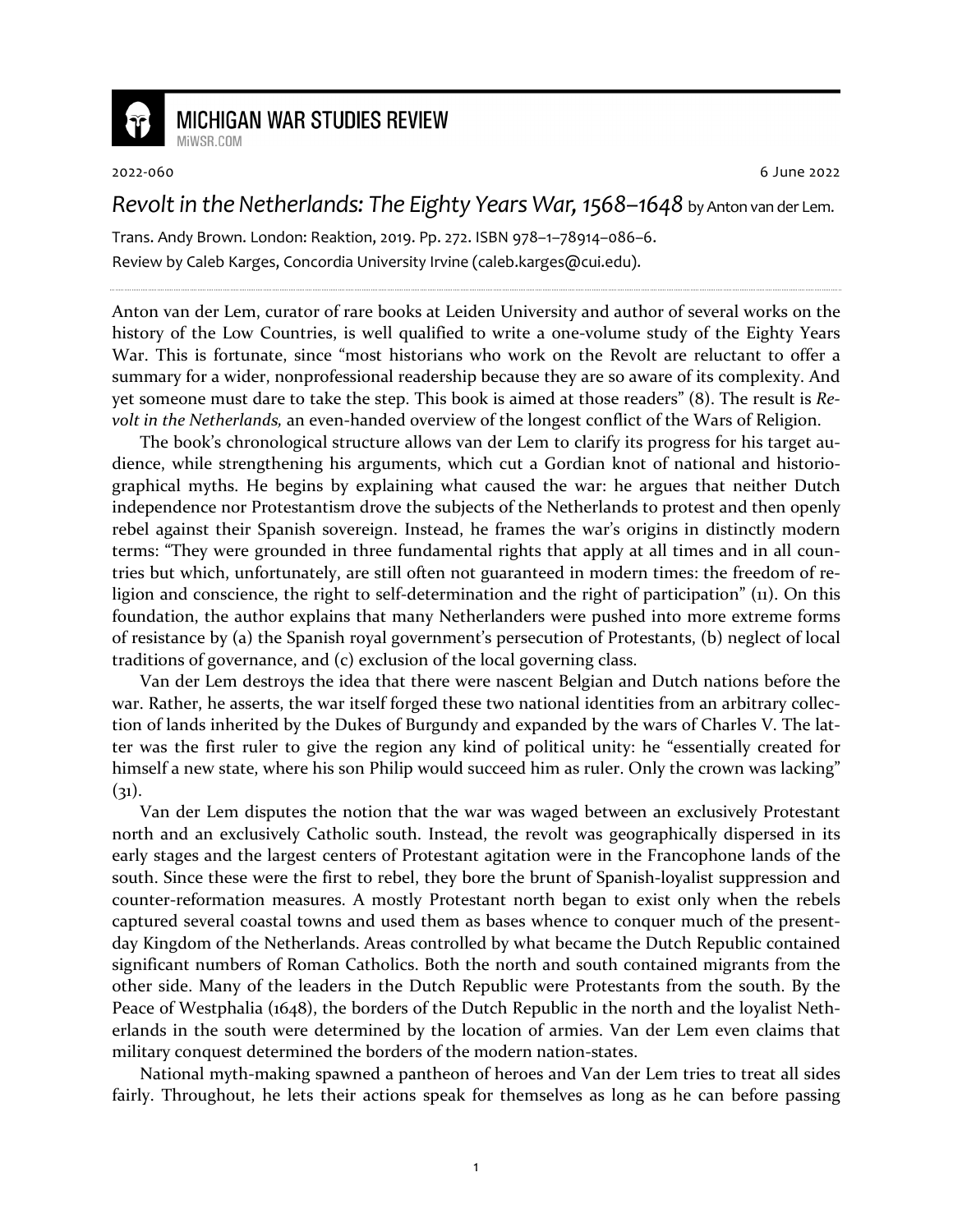judgement. That said, certain individuals emerge as clear heroes. William the Silent figures as the chief protagonist in the early years of the conflict, always striving to keep the moral high ground. In this book, he appears deserving of his mythic status. His prudent leadership held together a coalition of chiefly Calvinist discontents. His peers, the Counts of Egmont and Horn, are cast as loyal martyrs who unwittingly ran afoul of their sovereign, Philip II. William's successor, Maurice of Nassau, reaches nearly the same status as William the Silent, but van der Lem criticizes his complicity in the execution of Johan Oldenbarnevelt. On the Spanish/Loyalist side of the conflict, the Archduke Albert and his wife Isabella appear as conscientious governors-general, wishing to govern their domains justly but handcuffed by the policies of Madrid.

The author excoriates the government in Madrid, particularly Philip II, who, with his chief agent, the Duke of Alba, appears as the true villain of the story. Philip's rigid policies and Alba's high-handed actions helped drive the ostensibly loyal Netherlanders into open revolt. One gets the sense there was nothing prudent about the Prudent King's approach to the Netherlands:

Neither the king nor his governors-general seemed to have learned much from the political situation or the criticism from all quarters: the people of the Netherlands had been making the same demand for ten years, but the crown never seriously considered any response other than military action. Their modus operandi was always the same: concede when there was no other choice and seize power when the opportunity presented itself.  $(115)$ 

Van der Lem lays blame for the conflict squarely at Philip II's feet. He does, however, grant that the sixteenth century's attitude toward competing claims to universal truth left neither side eager to compromise. Nevertheless, Philip II and his successors were interested in saving face and maintaining *reputacíon*. This drove the Madrid government to hold a hard line long after military and financial exigencies required a change of policies. "The Spanish king [Philip III] was given three months to ratify the truce, and although he put it off until the last minute (7 July), he had no choice but to do so, because of financial problems. He was convinced that he would have the Republic back under his own control after the twelve years had passed" (166). Furthermore, this desire to save face came at the expense of the loyal subjects of the southern Netherlands, who endured most of the damage caused by the fighting. The tradition continued with Philip IV and his chief minister, the Count-Duke of Olivares, even in peace negotiations. "Olivares gave [Pieter] Roose permission to play the parties in the royalist Netherlands against each other. He even suggested he conclude a treaty with the Republic behind the governor-general's back. This is yet another example of Spanish disloyalty to its own people" (192).

In writing so small a book on such a large subject, van der Lem has had to choose judiciously which aspects of the war to include. Geographically, the book concerns its main theater—the Low Countries. There are succinct discussions of how things were seen from Madrid, in order to explain Spanish policies in the Netherlands. The author spends far less time on the domestic and foreign policies of France, England, and the Holy Roman Empire, except when they bear directly on the Eighty Years War.

Van der Lem's attention to political issues will benefit nonspecialist readers. He provides brief overviews of the campaigns, mostly focusing on their results, but in (barely) enough detail to give readers some impression of the nature and course of the war. Readers seeking fuller analyses of the campaigns will have to look elsewhere.<sup>1</sup>

<sup>1.</sup> E.g., Olaf van Nimwegen, *The Dutch Army and the Military Revolutions, 1588–1688* (Rochester, NY: Boydell, 2010).